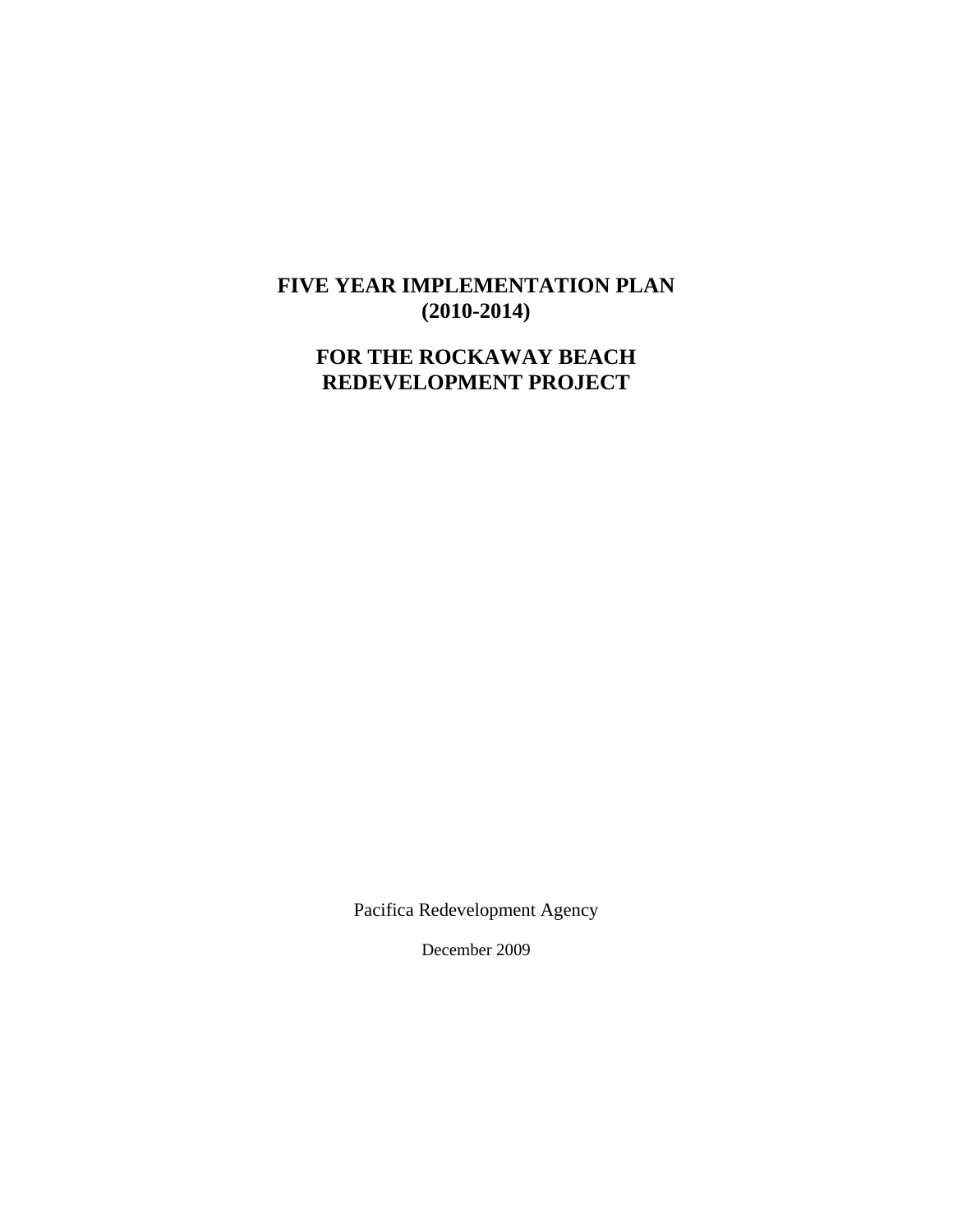# **TABLE OF CONTENTS**

| I.   |                                                                                                                                                                                                                            |
|------|----------------------------------------------------------------------------------------------------------------------------------------------------------------------------------------------------------------------------|
| II.  |                                                                                                                                                                                                                            |
|      |                                                                                                                                                                                                                            |
|      |                                                                                                                                                                                                                            |
| III. |                                                                                                                                                                                                                            |
| IV.  |                                                                                                                                                                                                                            |
|      |                                                                                                                                                                                                                            |
|      |                                                                                                                                                                                                                            |
| V.   | REVENUE SOURCES AND ESTIMATED PROPOSED PROGRAM                                                                                                                                                                             |
| VI.  | EXPLANATION OF HOW THE GOALS AND OBJECTIVES, PROGRAMS AND<br>EXPENDITURES WILL ELIMINATE BLIGHT WITHIN THE PROJECT AREA OR                                                                                                 |
| VII. |                                                                                                                                                                                                                            |
|      |                                                                                                                                                                                                                            |
|      | 2. Actual Proportional Income and Age Affordable Housing Report for Previous<br>3. Description of How the Proposed Housing Fund Expenditures Will Be in<br>Compliance with the Proportional Spending Requirements over the |
|      |                                                                                                                                                                                                                            |
|      |                                                                                                                                                                                                                            |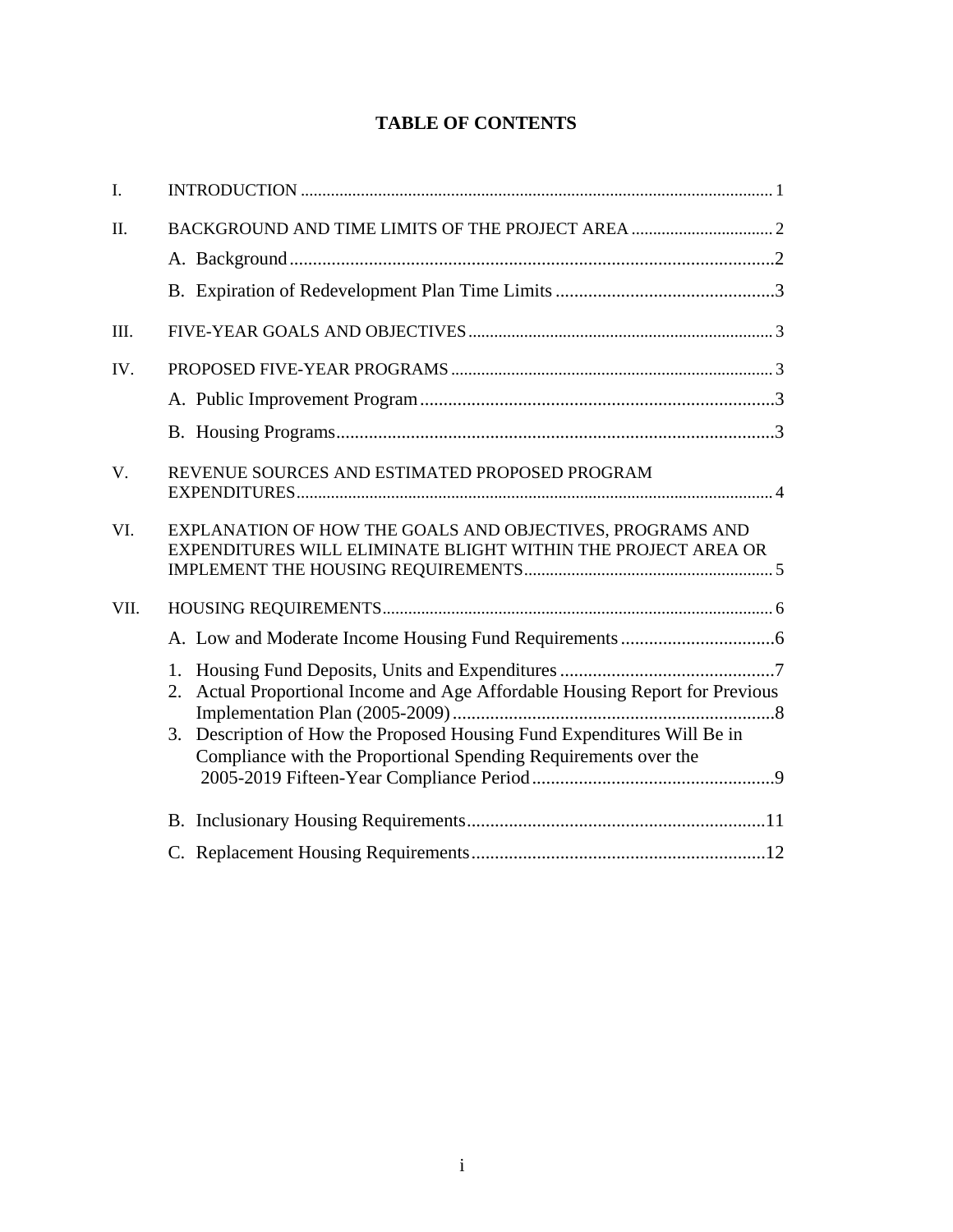# **LIST OF TABLES**

| Table 1: Estimated Annual Deposits to Affordable Housing Fund for 2010-2014 Plan                                                                            |  |
|-------------------------------------------------------------------------------------------------------------------------------------------------------------|--|
| Table 2: Estimated Price-Restricted Units and Annual Expenditures for 2010-2014 Plan                                                                        |  |
| Table 3: Actual Amount of Housing Fund Expenditures in Prior Implementation Plan                                                                            |  |
| Table 4: Amount of Housing Fund Expenditures for Housing Units Available to Persons<br>and Families under Age 65 in Prior Implementation Period (2005-2009) |  |
|                                                                                                                                                             |  |
| Table 6: Estimated Housing Fund Expenditure for Each Income Group for 2010-2014                                                                             |  |
|                                                                                                                                                             |  |
| <b>List of Exhibits</b>                                                                                                                                     |  |

Exhibit A Map of Rockaway Beach Redevelopment Project Area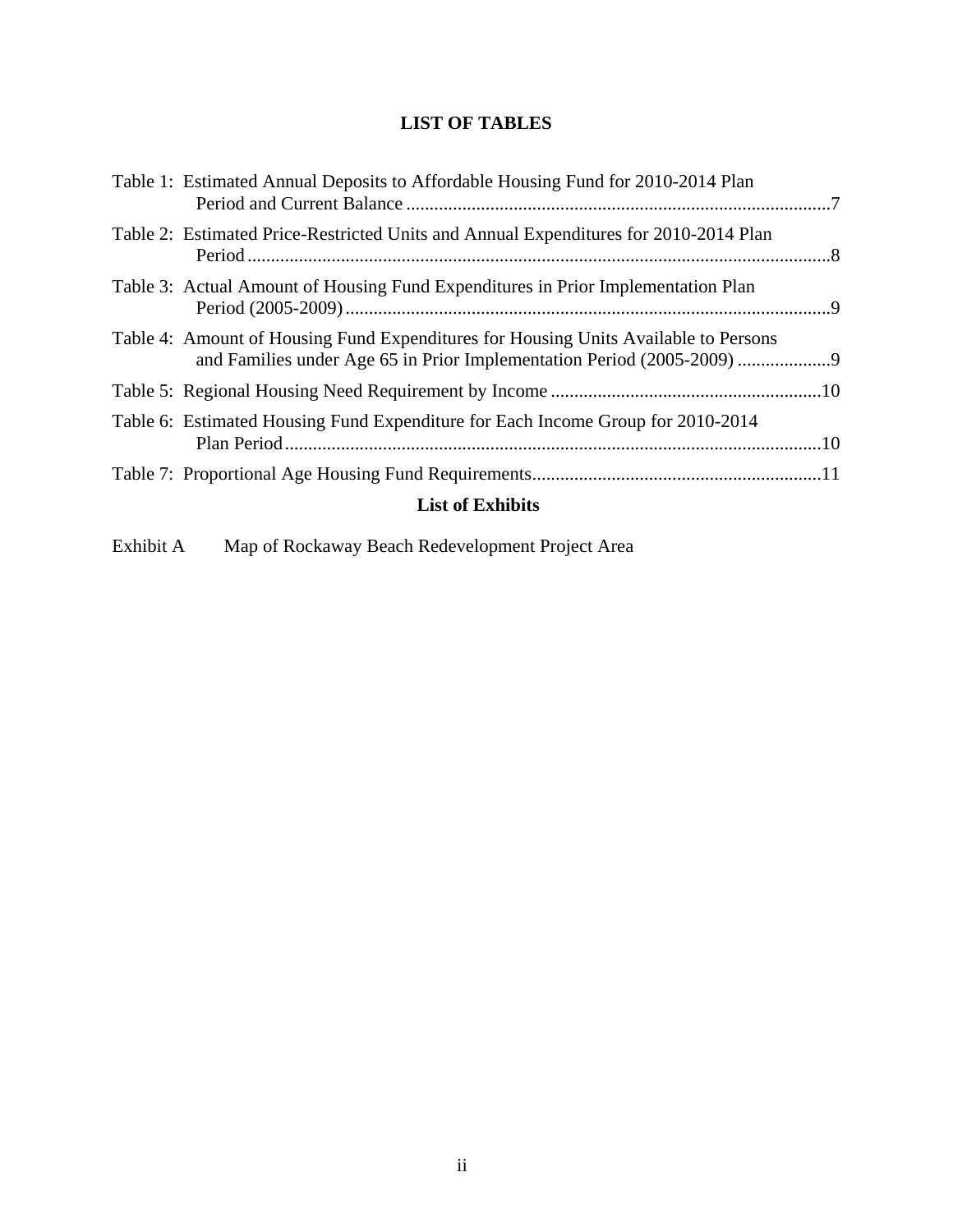### **FIVE-YEAR IMPLEMENTATION PLAN (2010-2014) FOR THE ROCKAWAY BEACH REDEVELOPMENT PROJECT**

# <span id="page-3-0"></span>**I. INTRODUCTION**

In accordance with Section 33490 of the Community Redevelopment Law ("CRL"), beginning in 1995 redevelopment agencies have been required to adopt an implementation plan for each redevelopment project every five years. The Pacifica Redevelopment Agency ("Agency") adopted prior implementation plans for fiscal years 1995-1999, 2000-2004, and 2005-2009 and must adopt its fourth Five-Year Implementation Plan for the Rockaway Beach Project for fiscal years 2010-2014 (the "Implementation Plan").

In summary, the Implementation Plan is required to include the following:

- A description of the Agency's specific goals and objectives, specific programs (including any potential projects), and estimated expenditures for the project area for the next five years. See Sections III, IV and V.
- An explanation of how these goals, objectives, programs and expenditures will eliminate blight within the project area or implement the housing requirements of the CRL. See Section VI.
- A housing component addressing the Agency's low and moderate income housing fund (including the income category and age proportional spending requirements, and a report on certain actual affordable housing data for the 2005-2009 Implementation Plan); inclusionary housing production obligations; and replacement housing obligations. See Section VII.
- A component identifying the expiration of certain redevelopment plan time limits. See Section II.B.

A public hearing must be held on this Implementation Plan prior to its adoption by the Agency. In addition, between two and three years after its adoption, a public hearing is required to review the Rockaway Beach Redevelopment Plan and this Implementation Plan in order to evaluate the progress of the Rockaway Beach Redevelopment Project.

This Implementation Plan is a multi-year program planning document rather than a specific project document. Its purposes are to plan the redevelopment program activities the Agency intends to undertake during the five-year period that will meet the Agency's goals and objectives of eliminating blight, stimulating private investment and economic development, and increasing, preserving and improving low and moderate income housing, which will comply with the Agency's housing requirements under the CRL.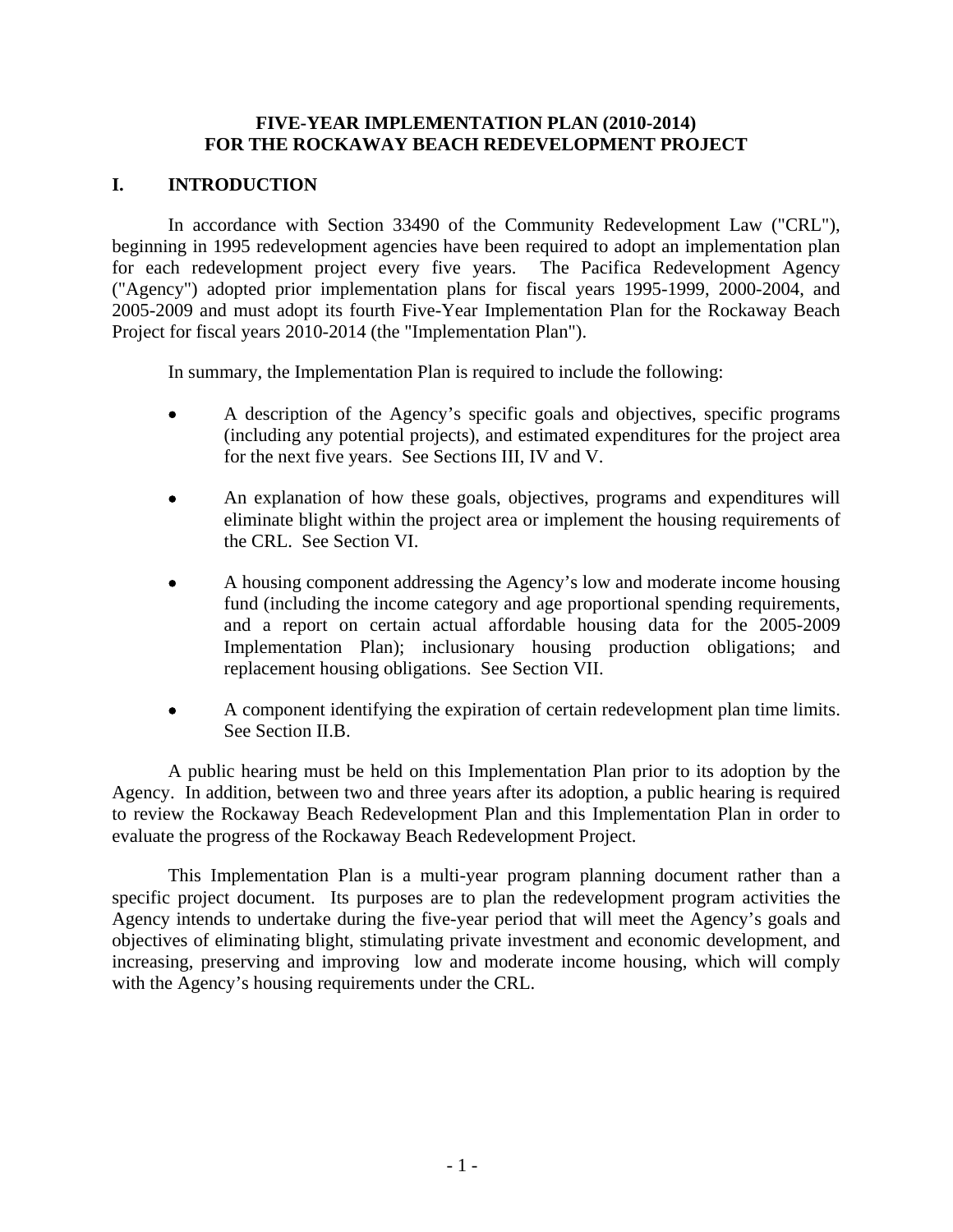### <span id="page-4-0"></span>**II. BACKGROUND AND TIME LIMITS OF THE PROJECT AREA**

### **A. Background**

The Rockaway Beach Redevelopment Plan ("Redevelopment Plan") was adopted on July 14, 1986, and consists of 147.5 acres ("Project Area"). There are three distinct areas of the Project Area generally described as follows: the Headlands, West Rockaway Beach and the Quarry. A map of the Rockaway Project Area is attached as Exhibit A.

The general goals and objectives of the Redevelopment Plan are: to eliminate blight conditions; to revitalize the West Rockaway Beach and Quarry areas so that they become efficient and attractive centers for visitor-serving commercial, office and retail activity; to improve the access for vehicles and pedestrians to the Project Area in order to stimulate economic development and provide adequate access and public improvements to open spaces, such as the Headlands; and to increase, improve or preserve the supply of low and moderate income housing in the community.

To date, the Agency's redevelopment activities have resulted in the completion of visitorserving commercial and office uses; three hotels; a new off-street parking lot, improvements to existing parking areas; new streets, curbs and gutters in the West Rockaway Beach area; redevelopment of the "Clock Tower" project; improvements to the "Surfer's Parking Lot" including renovation of the old changing room; a new ADA accessible pedestrian walkway from West Rockaway Beach over the Headlands connecting with Pacifica State Beach; a new wastewater treatment plant; and the restoration of wetlands and Calera Creek. In addition, the Agency assisted in preserving the Oceanview Apartments, an affordable senior housing project outside the Project Area that was going to be converted to market housing, through acquisition and transfer to a non-profit organization.

Remaining blight conditions within the Project Area include: deteriorated and dilapidated structures, inadequate recreation/open space, depreciated values and impaired investments, inadequate circulation and accessibility, and deteriorated or inadequate utilities and public improvements.

Due to the Agency's existing indebtedness incurred to undertake the completed projects and redevelopment activities described above, at this time and during this Implementation Plan period, the Agency is very limited on the amount of tax increment funds available to undertake additional projects. Therefore, it is anticipated that the majority of the proposed projects and programs described in this Implementation Plan will be subject to the Agency's ability to obtain financing.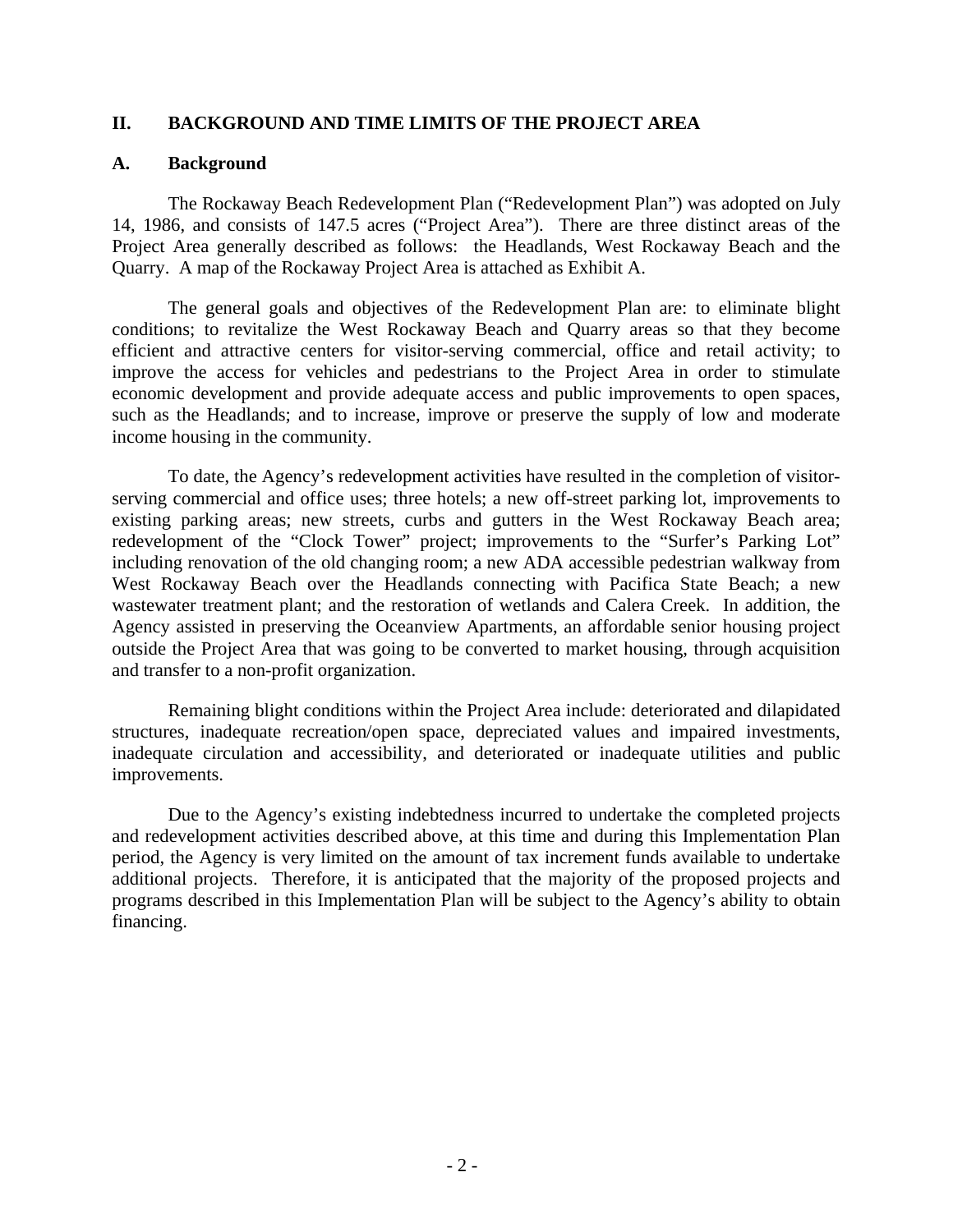#### <span id="page-5-0"></span>**B. Expiration of Redevelopment Plan Time Limits**

| Effectiveness <sup>1</sup> | <b>Debt Incurrence</b> | Debt             | <b>Eminent Domain</b> |
|----------------------------|------------------------|------------------|-----------------------|
| Limit                      | Limit                  | <b>Repayment</b> | Limit                 |
| 7/14/2021*                 | $N/A$ -Expired         | $7/14/2031*$     | 5/24/2011             |

\*SB1045 and SB1096 Ordinances are planned to be adopted that will extend these time limits 3 years as permitted under the CRL due to three years of mandatory ERAF payments.

# **III. FIVE-YEAR GOALS AND OBJECTIVES**

The goals and objectives for redevelopment of the Project Area over the five years covered by this Implementation Plan are: (1) to continue to eliminate blight conditions; (2) to continue those improvements necessary to revitalize the West Rockaway Beach and Quarry areas; (3) to continue to improve the access for vehicles and pedestrians to the Project Area and provide adequate access and public improvements to open spaces; and (4) to continue to increase, improve or preserve the supply of low and moderate income housing in the community.

# **IV. PROPOSED FIVE-YEAR PROGRAMS**

### **A. Public Improvement Program**

The purpose of this program is to provide those infrastructure and other public improvements necessary to provide safe vehicular and pedestrian access and circulation, adequate utilities, safe and adequate recreational facilities, and adequate public open space and parking. Agency activities under this program may include: street improvements, such as road reconstruction, sidewalks, curbs and gutters; traffic signals; lighting; landscaping and pedestrian amenities; and parking improvements.

It should be noted, however, that the Agency does not currently have any available nonhousing tax increment funds for this program. Therefore, the ability of the Agency to undertake any projects under this program will be subject to the Agency obtaining financing.

### **B. Housing Programs**

The purpose of this program is to assist in providing decent, safe and sanitary housing within the community and, in particular, to assist in increasing, improving and preserving affordable housing for low and moderate income persons throughout the community. This program may include the provision of incentives, when necessary, to property owners, developers or investors to develop new low and moderate income housing within the community and, if needed, to provide incentives to property owners of existing housing to participate in this program by agreeing to restrict their rents to an "affordable rent," as well as to improve and preserve existing affordable housing. Examples of the types of activities the Agency may undertake under this program include: acquisition of property to assemble adequate sized parcels for development of housing sites; site clearance and preparation costs; the provision of certain public improvements; the provision of grants, loans or subsidies as may be required and as permitted under the CRL; the purchase of affordability covenants to restrict the price or rental of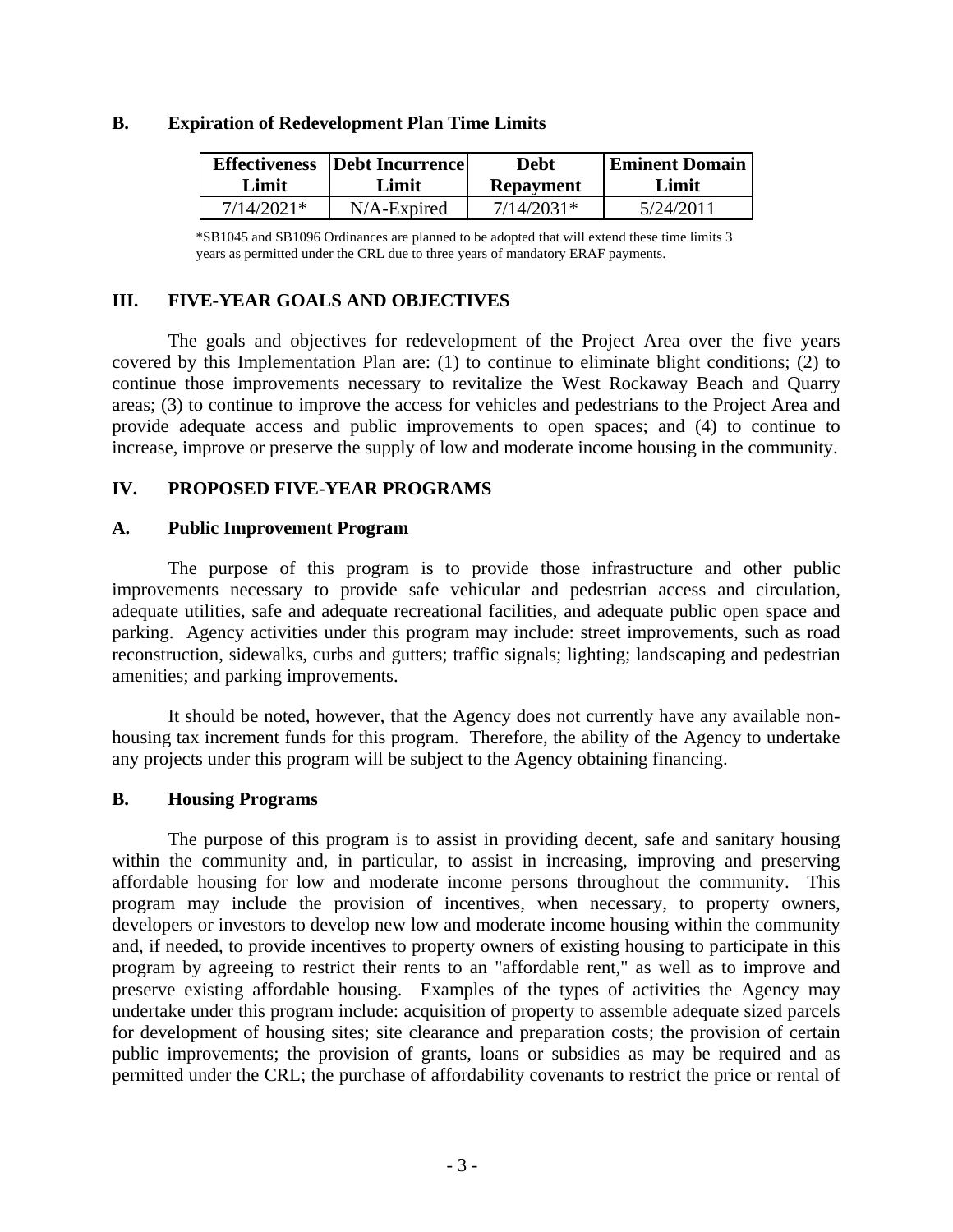<span id="page-6-0"></span>dwelling units; and the purchase of existing housing for conversion to affordable rental or sale units.

# **V. REVENUE SOURCES AND ESTIMATED PROPOSED PROGRAM EXPENDITURES**

The primary source of revenue available to the Agency for its programs and projects has been and will continue to be property tax increment. Tax increment is created by the increases in assessed value of properties in a project area after adoption of a redevelopment plan due to change of ownership, rehabilitation or new construction. Other potential revenue sources for the Agency's programs that may be available to the Agency include Community Development Block Grant Funds and state and federal programs (e.g., HOME Program, CFHA Program, etc.).

The Agency's estimated expenditures for the five-year period of this Implementation Plan are set forth below. It should be noted, however, that the expenditures do not reflect the Supplemental Education Revenue Augmentation Fund (SERAF) payments that may be required in accordance with AB 26 4x. The legality of the SERAF payments imposed by AB 26 4x is being challenged.

| Program                                                                                                                  | <b>Estimated Expenditures</b><br>$(2010-2014)$ |
|--------------------------------------------------------------------------------------------------------------------------|------------------------------------------------|
| <b>Public Improvement Program</b>                                                                                        | $$0*$                                          |
| <b>Housing Programs</b>                                                                                                  | $0*$                                           |
| Debt Service: Non-Housing                                                                                                | 1,631,955                                      |
| Debt Service: Housing                                                                                                    | 85,000                                         |
| Intergovernmental<br>Expenses<br>(Payments to Affected<br>Taxing<br>Entities, County fees/charges for tax<br>collection) | 129,500                                        |
| <b>Agency Administration</b>                                                                                             | 110,500                                        |
| <b>Total Estimated Expenditures</b>                                                                                      | \$1,956,955                                    |

\*No expenditures are projected for these programs because there are currently no available funds and the Agency does not anticipate having sufficient tax increment funds during this Implementation Plan period for these programs, especially in light of the Agency's potential obligation to make the Supplemental Education Revenue Augmentation Fund (SERAF) payments that may be required in accordance with AB 26 4x. However, these programs are still listed in the event the Agency is able to obtain other financing for any of these program activities.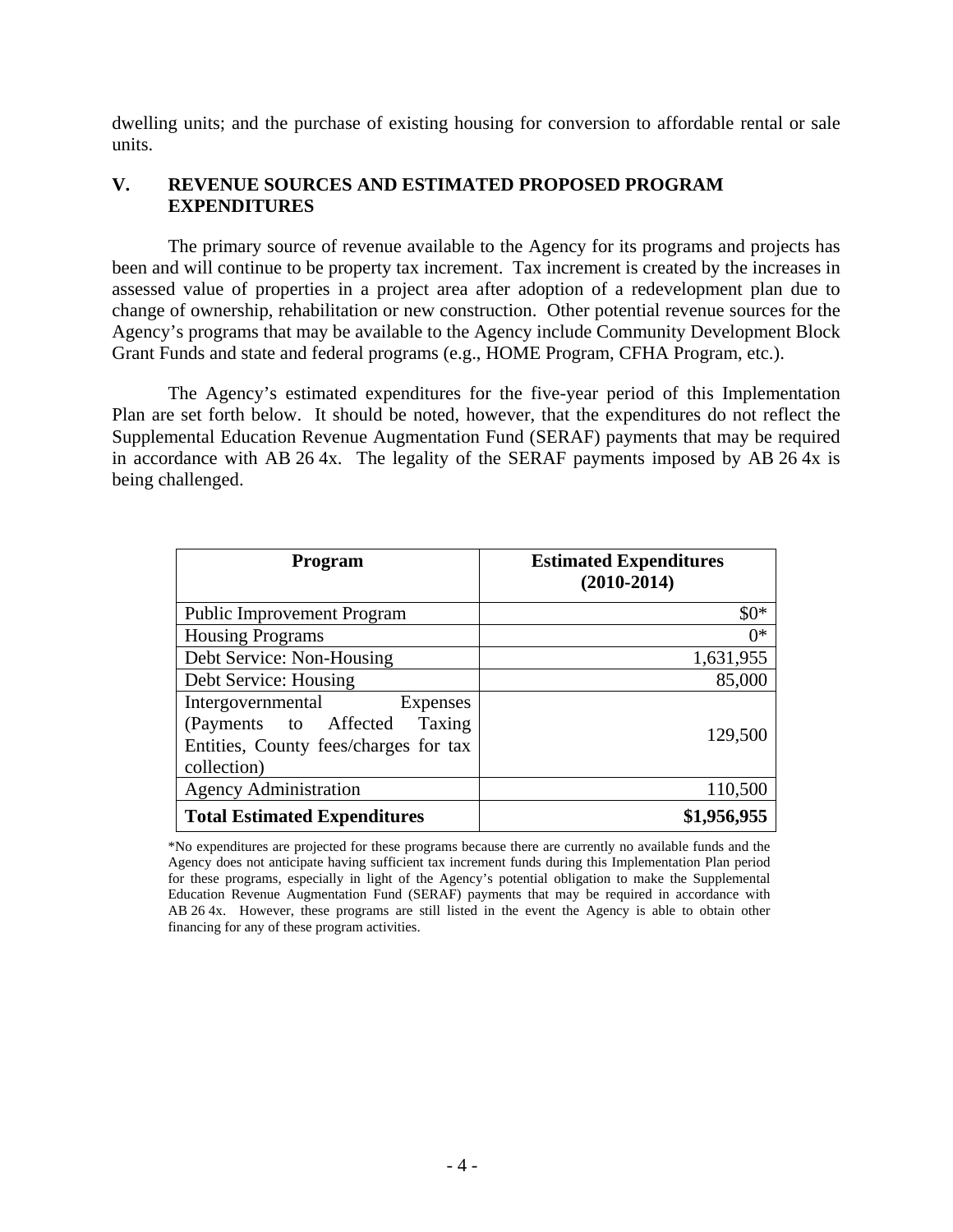# <span id="page-7-0"></span>**VI. EXPLANATION OF HOW THE GOALS AND OBJECTIVES, PROGRAMS AND EXPENDITURES WILL ELIMINATE BLIGHT WITHIN THE PROJECT AREA OR IMPLEMENT THE HOUSING REQUIREMENTS**

Each of the programs described in this Section VI and the expenditures described in Section V will either assist in the elimination of blight conditions in the Project Area or will address the Agency's housing requirements under the CRL. The chart below indicates the linkage between the Rockaway Beach Redevelopment Project goals and objectives, the five-year programs/expenditures, and either the blight conditions that will be alleviated or eliminated, or the CRL housing requirement that will be implemented as a result of the programs.

# **Five-Year Goals and Objectives and Five-Year Programs/Expenditures Link to Elimination of Blight Conditions or Implementation of CRL Housing Requirements**

| <b>Five-Year Goals and Objectives</b>                                                                                                                          | <b>Five-Year</b><br><b>Programs/Expenditures</b>        | <b>Blight Conditions to be Alleviated or</b><br><b>Eliminated in Project Area or</b><br><b>Implementation of CRL Housing</b><br><b>Requirements</b>                                               |
|----------------------------------------------------------------------------------------------------------------------------------------------------------------|---------------------------------------------------------|---------------------------------------------------------------------------------------------------------------------------------------------------------------------------------------------------|
| Continue to eliminate blight<br>conditions                                                                                                                     | Public Improvement<br>Program<br><b>Housing Program</b> | Deteriorated and dilapidated structures<br>Depreciated values & impaired investments<br>Deteriorated/Inadequate utilities<br>Inadequate public Improvements<br>Inadequate parking and open spaces |
|                                                                                                                                                                |                                                         |                                                                                                                                                                                                   |
| Continue those improvements<br>necessary to revitalize the West<br>Rockaway Beach and Quarry areas                                                             | Public Improvement<br>Program                           | Deteriorated/inadequate utilities<br>Inadequate public improvements<br>Inadequate parking<br>Depreciated values & impaired investments                                                            |
| Continue to improve the access for<br>vehicles and pedestrians to the<br>Project Area and provide adequate<br>access and public improvements to<br>open spaces | Public Improvement<br>Program                           | Inadequate recreation/open spaces<br>Deteriorated/inadequate utilities<br>Inadequate public improvements<br>Inadequate parking                                                                    |
| Continue to increase, improve and<br>preserve affordable low- and<br>moderate- income housing in the<br>community                                              | Housing<br>Program                                      | Deteriorated & dilapidated structures<br>Depreciated values & impaired investments<br>Implements CRL housing requirements                                                                         |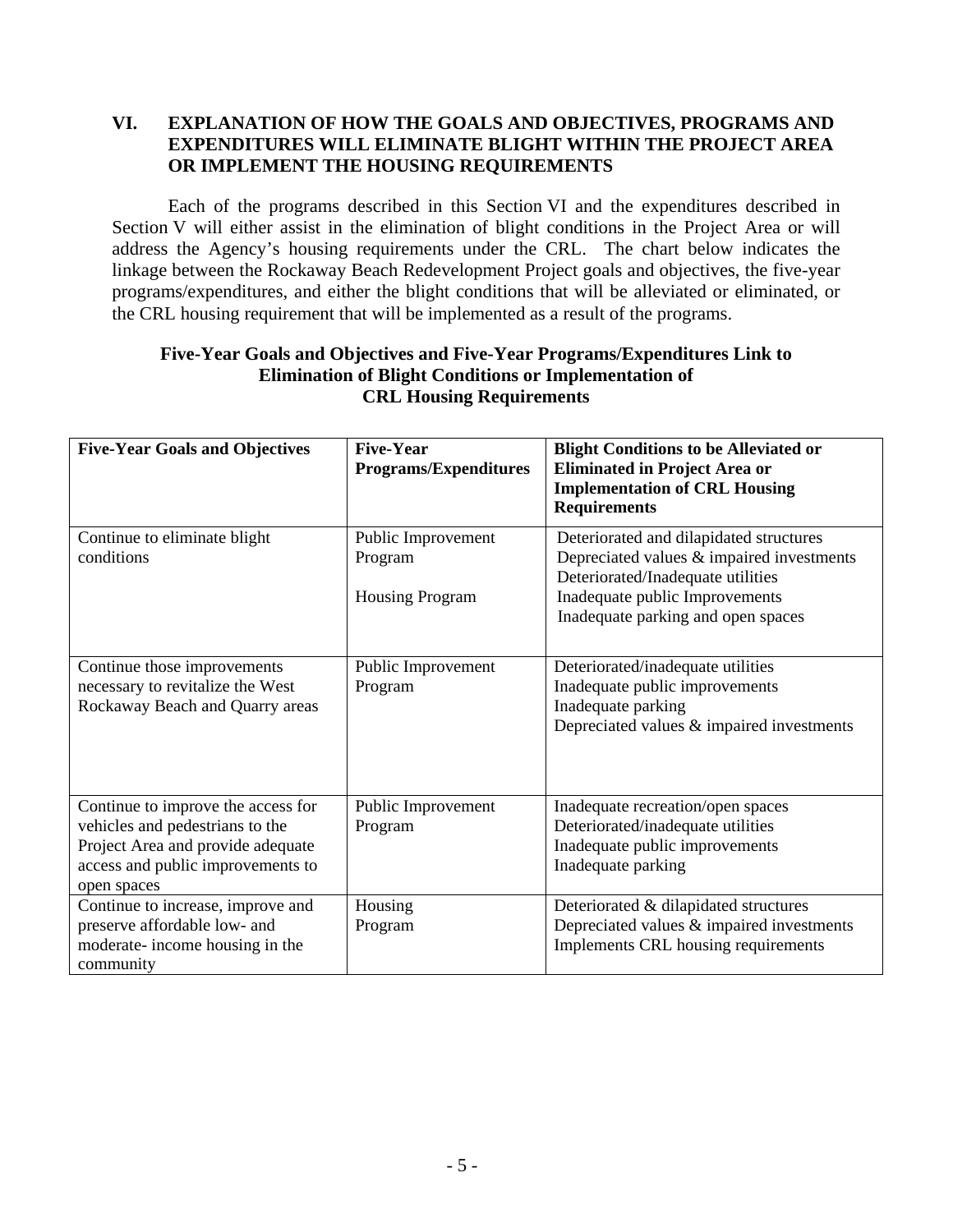#### <span id="page-8-0"></span>**VII. HOUSING REQUIREMENTS**

This portion of the Implementation Plan addresses the Agency's housing requirements under the CRL and sets forth the Agency's plan for meeting its housing obligations. The Agency is required to: (1) deposit at least 20% of its tax increment monies in a Low and Moderate-Income Housing Fund (the "Housing Fund") for the purpose of increasing, improving or preserving the community's supply of affordable low and moderate-income housing, and spend the Housing Fund monies for very low and low-income housing units in proportion to the need as determined by the regional housing needs assessment and for those age groups under 65 in proportion to the community's population as determined by the most recent census; (2) provide that 15% of all new or substantially rehabilitated housing units developed within the Project Area by entities other than the Agency and 30% of all new or substantially rehabilitated housing units developed by the Agency be available at an affordable housing cost to persons of low and moderate-income for the longest feasible time ("Inclusionary Housing"); and (3) provide that whenever a low or moderate-income housing dwelling unit is destroyed or removed as part of a redevelopment project, such unit will be replaced within four years of its destruction or removal ("Replacement Housing"). Each of these three Agency housing requirement components is addressed below.

# **A. Low and Moderate Income Housing Fund Requirements**

This component of the Implementation Plan is required to include the following:

• The estimated amount of monies in the Housing Fund as of 07/01/2009 and the estimated amount of monies to be deposited in the Housing Fund in each fiscal year of this Implementation Plan's five-year period (2010-2014).

The information is shown in Table 1 below.

• An estimate of the number of new units to be assisted with Housing Fund monies and the estimated annual expenditure of Housing Fund monies for these units for the five-year period (2010-2014).

There are no new units estimated to be assisted with Housing Fund monies during this Implementation Plan's five-year period.

• An estimate of the number of rehabilitated units to be assisted with Housing Fund monies and the estimated annual expenditure of Housing Fund monies for this assistance for the five-year period (2010-2014).

There are no units estimated to be rehabilitated using Housing Fund monies during this Implementation Plan's five-year period.

The estimated number of price-restricted units to be assisted with Housing Fund monies and the estimated annual expenditure of Housing Fund monies for this assistance for the five-year period (2010-2014).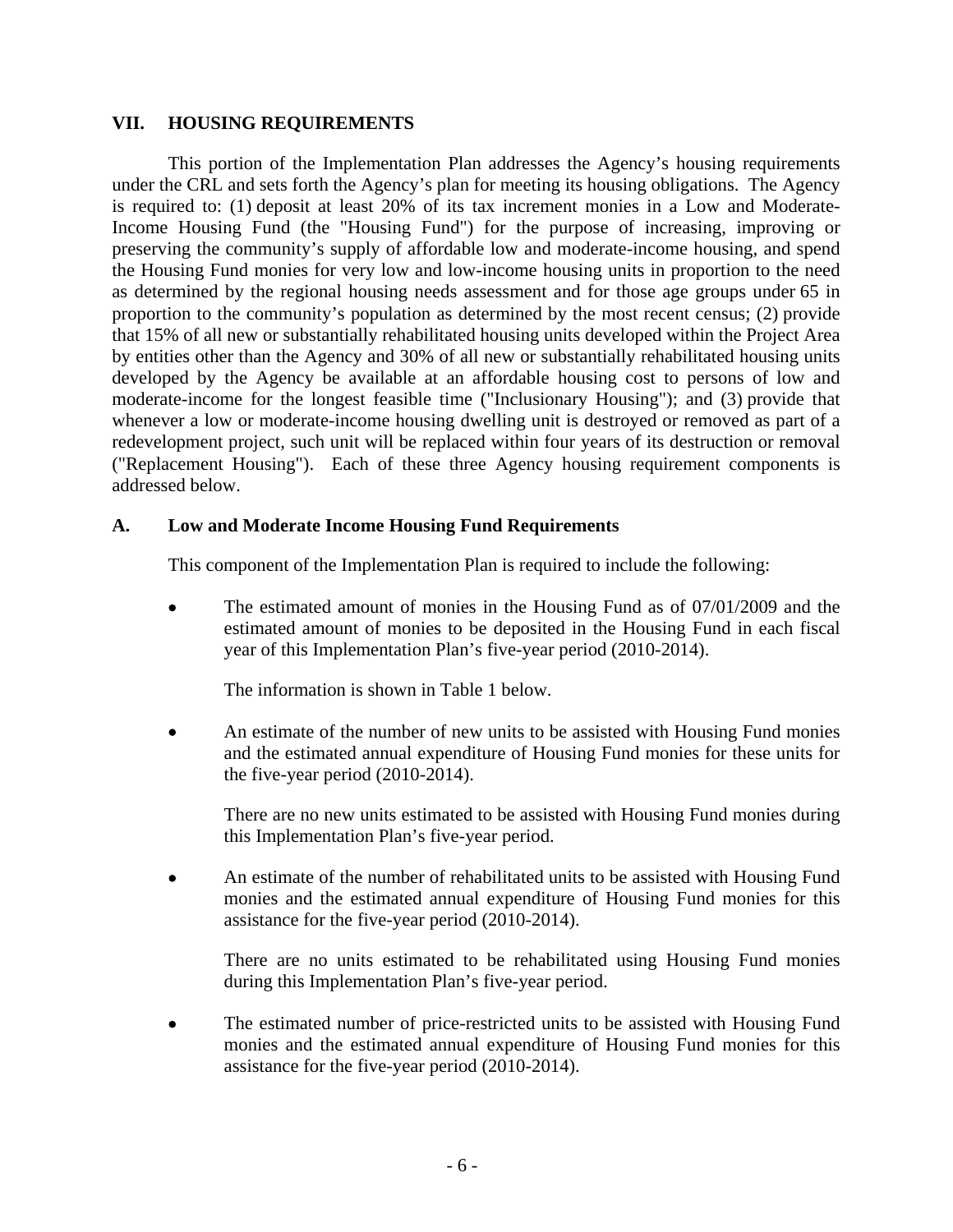<span id="page-9-0"></span>There are no additional units projected to be price-restricted during this Implementation Plan's five-year period, however, there are estimated Housing Fund expenditures during this Implementation Plan's five-year period to pay existing debt for price-restricted units that were provided in previous years. See Table 2.

• A report of the actual affordable housing proportional expenditures for the previous Implementation Plan (fiscal years 2005-2009).

This information is contained in subparagraph 2 below.

• A description of how the proposed Housing Fund expenditures will be in compliance with the proportional spending requirements over the 2005-2019 fifteen-year compliance period ("Compliance Period"). (Pursuant to CRL Section 33334.4(c), the Compliance Period is 15 years instead of 10 years because the Agency's aggregate Housing Fund deposits during the first five years of the Compliance period were less than \$2,000,000.)*.*

This information is contained in subparagraph 3 below.

# **1. Housing Fund Deposits, Units and Expenditures**

| Year                   | <b>Amount</b> |
|------------------------|---------------|
| 2009/10                | \$62,000      |
| 2010/11                | 62,000        |
| 2011/12                | 62,000        |
| 2012/13                | 62,000        |
| 2013/14                | 62,000        |
| <b>Total Deposits</b>  | \$310,000     |
| <b>Current Balance</b> | 32,392        |
| as of 7/1/09           |               |
| <b>Total</b>           | \$342,392     |

#### **Table 1: Estimated Annual Deposits to Affordable Housing Fund for 2010-2014 Plan Period and Current Balance**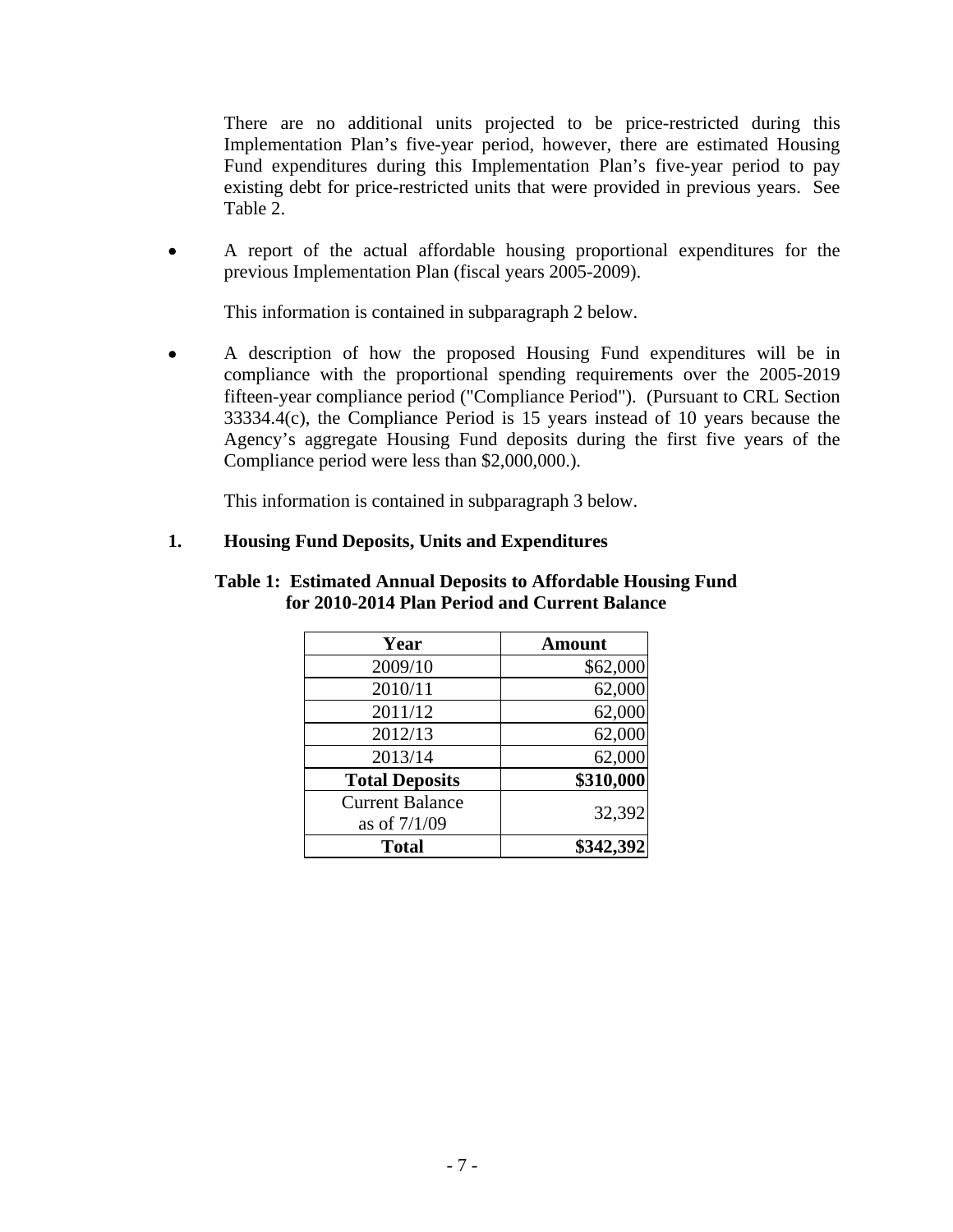| Year         | <b>Estimated</b><br><b>Price-Restricted Units</b> | <b>Estimated</b><br>Expenditures* |
|--------------|---------------------------------------------------|-----------------------------------|
| 2009/10      |                                                   | \$17,000                          |
| 2010/11      |                                                   | 17,000                            |
| 2011/12      |                                                   | 17,000                            |
| 2012/13      |                                                   | 17,000                            |
| 2013/14      |                                                   | 17,000                            |
| <b>Total</b> |                                                   | \$85,000                          |

# <span id="page-10-0"></span>**Table 2: Estimated Price-Restricted Units and Annual Expenditures for 2010-2014 Plan Period**

\*These expenditures are for repayment of a City loan incurred in 2000 to assist in preserving the affordability of the low and very low income senior Oceanview Apartments Project.

# **2. Actual Proportional Income and Age Affordable Housing Report for Previous Implementation Plan (2005-2009)**

The purpose of this component of the Implementation Plan is to report on the actual Housing Fund income and age proportional expenditures for the previous Implementation Plan period (2005-2009). This component is required to include the following:

The amount of Housing Fund moneys used to assist extremely low, very low and low-income households.

The only Housing Fund expenditures in the previous Implementation Plan were for repayment of debt incurred for the Oceanview Senior Housing Project approved in 2000 (prior to the effective date of the proportional spending requirements); therefore, these expenditures are not subject to the proportional spending requirements. For informational purposes, Table 3 below sets forth how these expenditures have been allocated by income category, however, they are not applicable for purposes of determining compliance with the proportional spending requirements.

• The number, location and level of affordability of units newly constructed with locally controlled government assistance, and without Agency assistance, that are required to be affordable to and occupied by persons of extremely low, very low and low-income persons for at least 55 years for rental housing or 45 years for homeownership housing.

There were none.

The amount of Housing Fund moneys used to assist housing units available to households under age 65, and the number, location, and level of affordability of those units.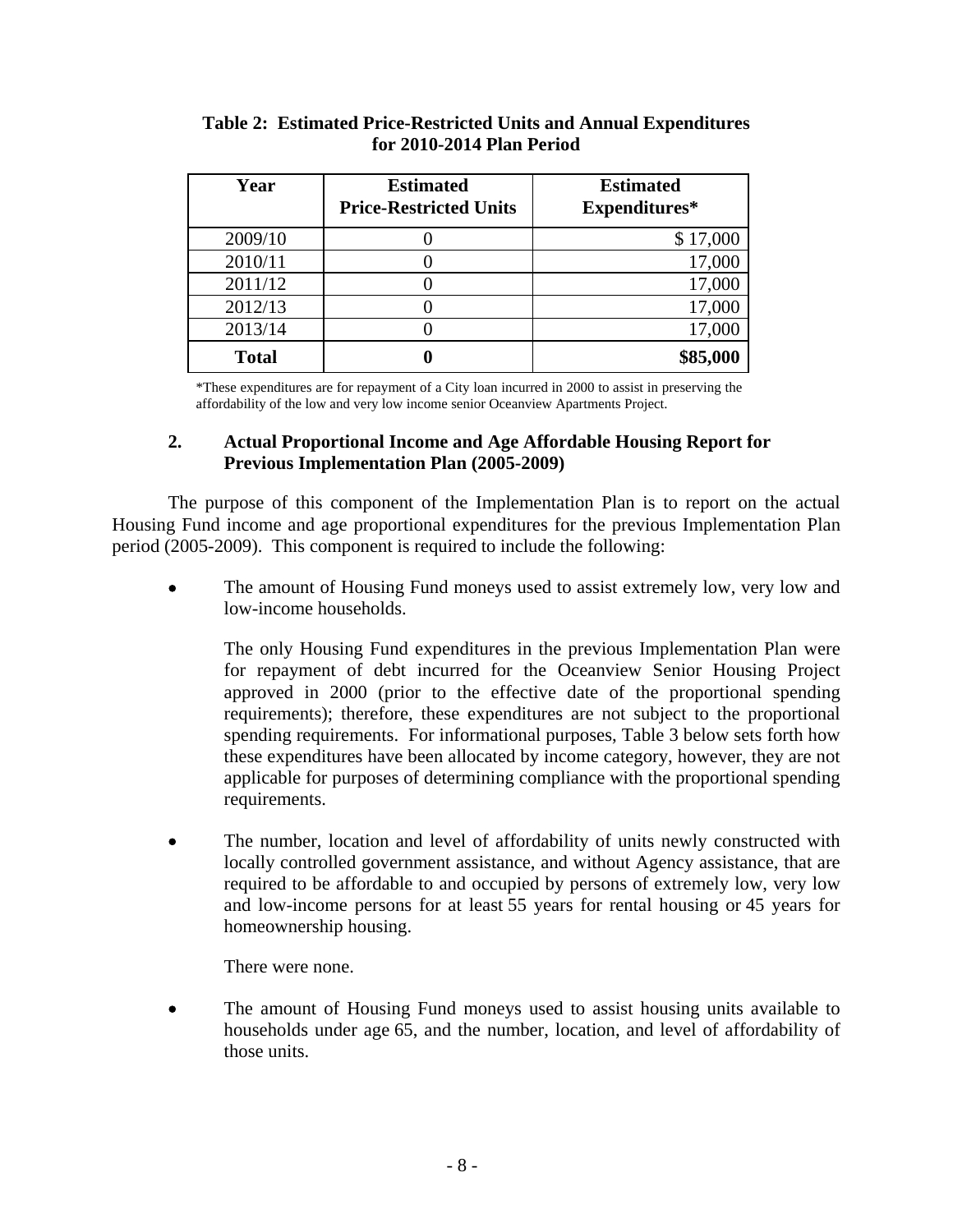<span id="page-11-0"></span>As noted above, the only Housing Fund expenditures in the previous Implementation Plan were for repayment of debt incurred for the Oceanview Senior Housing Project approved in 2000 (prior to the effective date of the proportional spending requirements); therefore, these expenditures are not subject to the proportional spending requirements. For informational purposes, Table 4 below sets forth how these expenditures have been allocated by age category, however, they are not applicable for purposes of determining compliance with the proportional spending requirements.

| <b>Income Level</b>       | <b>Actual Expenditures</b> |
|---------------------------|----------------------------|
| Extremely/Very Low Income | \$16,481                   |
| Low Income                | 68,326                     |
| Moderate Income           |                            |
| Total                     | \$82,407                   |

# **Table 3: Actual Amount of Housing Fund Expenditures in Prior Implementation Plan Period (2005-2009)**

# **Table 4: Amount of Housing Fund Expenditures for Housing Units Available to Persons and Families under Age 65 in Prior Implementation Period (2005-2009)**

| <b>Age Category</b> | <b>Actual Expenditures</b> |
|---------------------|----------------------------|
| Under 65            |                            |
| Over 65             |                            |
| <b>Total</b>        |                            |

# **3. Description of How the Proposed Housing Fund Expenditures Will Be in Compliance with the Proportional Spending Requirements over the 2005- 2019 Fifteen-Year Compliance Period**

Commencing January 1, 2002, Housing Fund monies are required to: (1) assist housing for persons in the very low and low-income categories in amounts at least equal to the City's regional share of the proportional need for those income categories over the Compliance Period; and (2) assist housing available to persons and families under 65 years of age in amounts at least equal to the proportion of low-income households under 65 years of age bears to the total number of low-income households of the community as reported in the latest U.S. census.

 As stated in subparagraph 2 above, the only Housing Fund expenditures in the first five years of the Compliance Period were for repayment of debt incurred for the Oceanview Senior Housing Project, which was approved in 2000 (prior to the effective date of the proportional spending requirements); therefore, those expenditures are not subject to the proportional spending requirements. Similarly, the only Housing Fund expenditures estimated for this Implementation Plan period are also for repayment of debt for the Oceanview Senior Housing Project, therefore, these expenditures are also not subject to the proportional spending requirements. However, for informational purposes only, Table 5 below sets forth the City's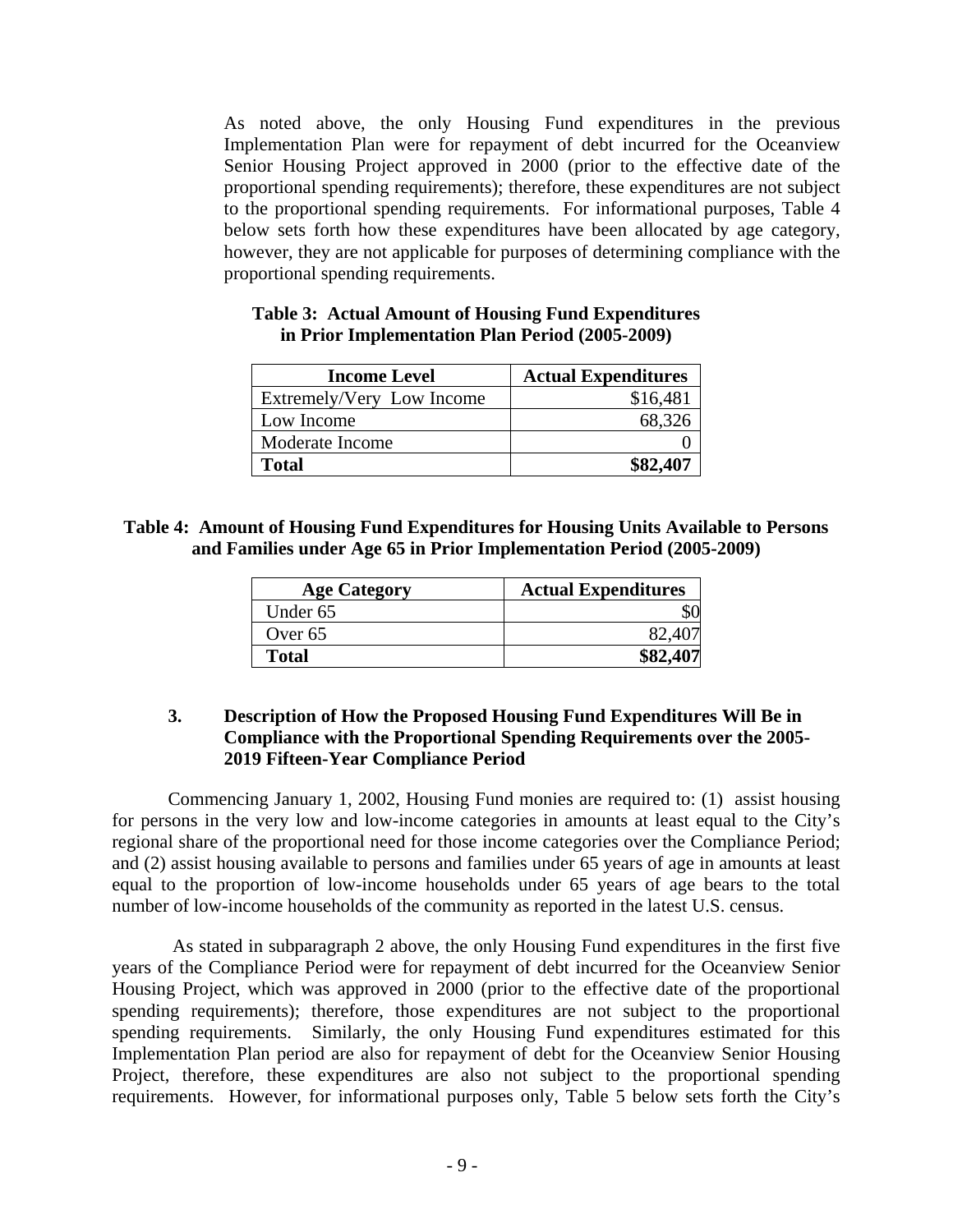<span id="page-12-0"></span>regional share proportional housing need by income and Table 6 shows how this Implementation Plan's expenditures have been allocated by income category. In addition, Table 7 below sets forth the City's proportional need of lower income households by age category. Since the Housing Fund expenditures were all for the Oceanview Senior Housing Project, all the units were for persons 65 and over.

| <b>Income Level</b> | <b>Units Needed*</b> | Percentage       |
|---------------------|----------------------|------------------|
| Very Low Income     | 63                   | At least 39%     |
| Low Income          | 45                   | At least 28%     |
| Moderate Income     | 53                   | No more than 33% |
| Total               | 161                  | 100%             |

**Table 5: Regional Housing Need Requirement by Income** 

\*Source: City Housing Element (Proposed 2009 Update)

# **Table 6: Estimated Housing Fund Expenditure for Each Income Group for 2010-2014 Plan Period**

| Year         | <b>Very Low</b> | Low      | <b>Moderate</b>      | <b>Total</b> |
|--------------|-----------------|----------|----------------------|--------------|
| 2009/2010    | \$3,400         | \$13,600 | \$<br>$\overline{0}$ | \$17,000     |
| 2010/2011    | 3,400           | 13,600   | $\theta$             | 17,000       |
| 2011/2012    | 3,400           | 13,600   | 0                    | 17,000       |
| 2013/2014    | 3,400           | 13,600   | 0                    | 17,000       |
| 2014/2015    | 3,400           | 13,600   | 0                    | 17,000       |
| <b>Total</b> | \$17,000        | \$68,000 | \$<br>$\bf{0}$       | \$85,000     |
| Percentage   | 20%             | 80%      | 0%                   | 100%         |

*Note: The expenditures are for the Oceanview Apartments Senior Housing Project, not specific units within the Housing Project. The Housing Project is required to have 80% of the units available for low income seniors and 20% of the units available to very low income seniors; therefore, the Agency's allocation by income level uses those same percentages.*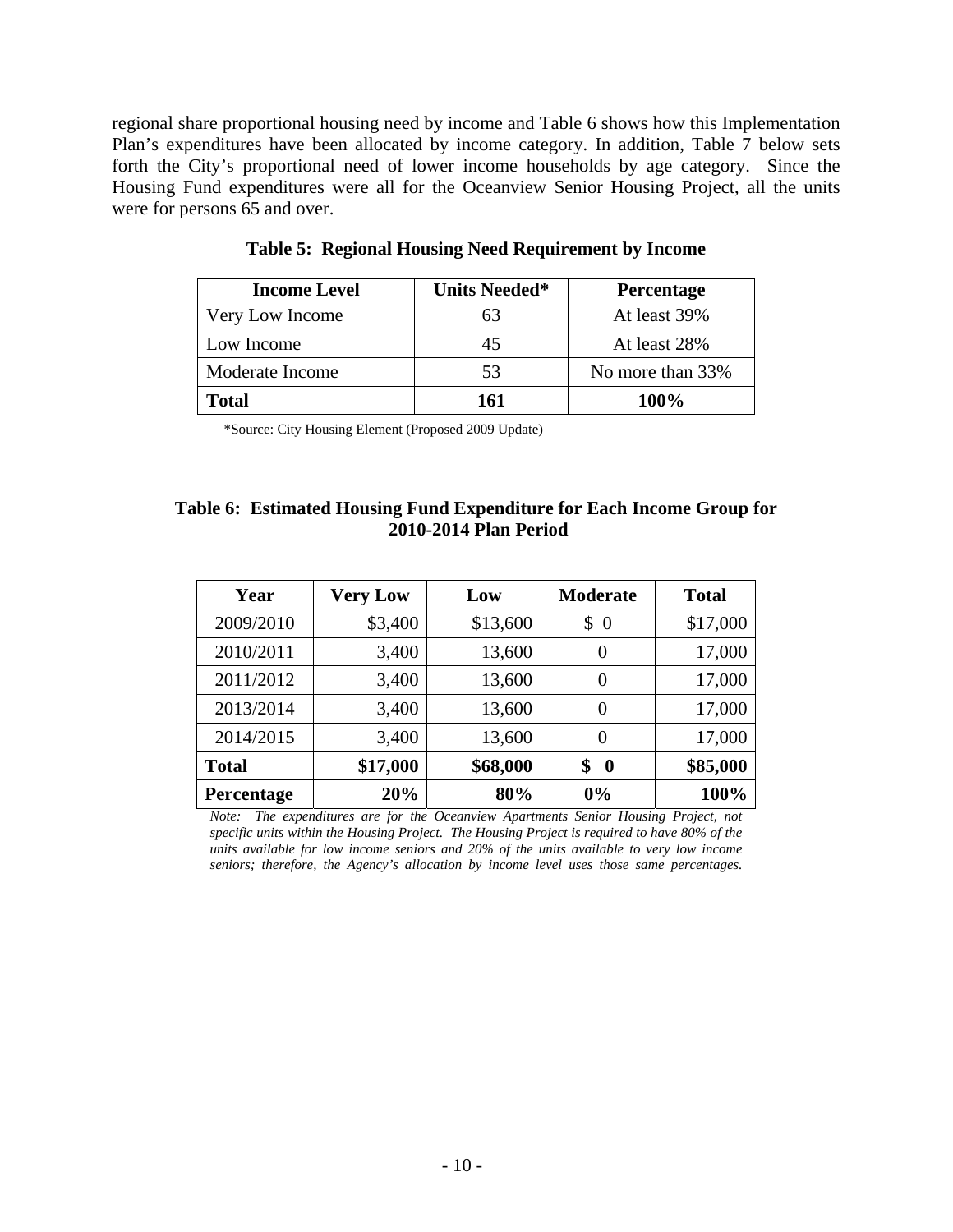| Age<br>Category                             | Number of<br><b>Households</b> | Percentage of<br><b>Households</b> |
|---------------------------------------------|--------------------------------|------------------------------------|
| Lower-income<br>households<br>under 65      | 77,753                         | 70%                                |
| Lower-Income<br>households 65<br>and over   | 33,427                         | 30%                                |
| <b>Total Lower-</b><br>income<br>Households | 111,180                        | 100%                               |

<span id="page-13-0"></span>**Table 7: Proportional Age Housing Fund Requirements** 

\*Sources: U.S. Census American Community Survey from 2006-2008 for Age of Householder by Household Income for San Mateo County (Table B19037) ; City Housing Element for determining average household size of community; Section 6932 of title 25 of Cal.Code Regs. for determining lower income amounts for the average household size for San Mateo County.

The Agency has began to accumulate Housing Funds in excess of the amount needed to pay for the existing debt on the Oceanview Senior Housing Project, but does not anticipate having sufficient funds to assist in providing other low and moderate income housing units during this Implementation Plan period. During the last five years of the Compliance Period (2015-2019), the Agency will require that any housing projects assisted with the Housing Fund meet the income and age proportional spending requirements as set forth in Tables 5 and 7 above.

### **B. Inclusionary Housing Requirements**

The Agency does not presently have and currently does not anticipate having any Inclusionary Housing requirements because to date there have been no new or substantially rehabilitated units in the Project Area, the Agency cannot reasonably estimate the number of potential new or substantially rehabilitated units to be constructed in the Project Area, and the Agency does not plan on constructing any new units or substantially rehabilitating any units itself outside the Project Area. This is due to the following facts: (1) there is only one vacant area within the Quarry Area portion of the Project Area that could accommodate new residential units, however, it is zoned C-3-x which only allows residential uses with a public vote; (2) in 2006 a proposal for residential development was put to a public vote and was rejected, to date there have been no new applications for residential development in the Quarry Area, and if any applications for a residential development project are received, the project shall be subject to approval by public vote; and (3) although the Agency plans on using Housing Fund monies to assist in increasing, improving, and preserving low- and moderate-income housing outside the Project Area, it does not anticipate developing new units or substantially rehabilitating any units itself inside or outside the Project Area.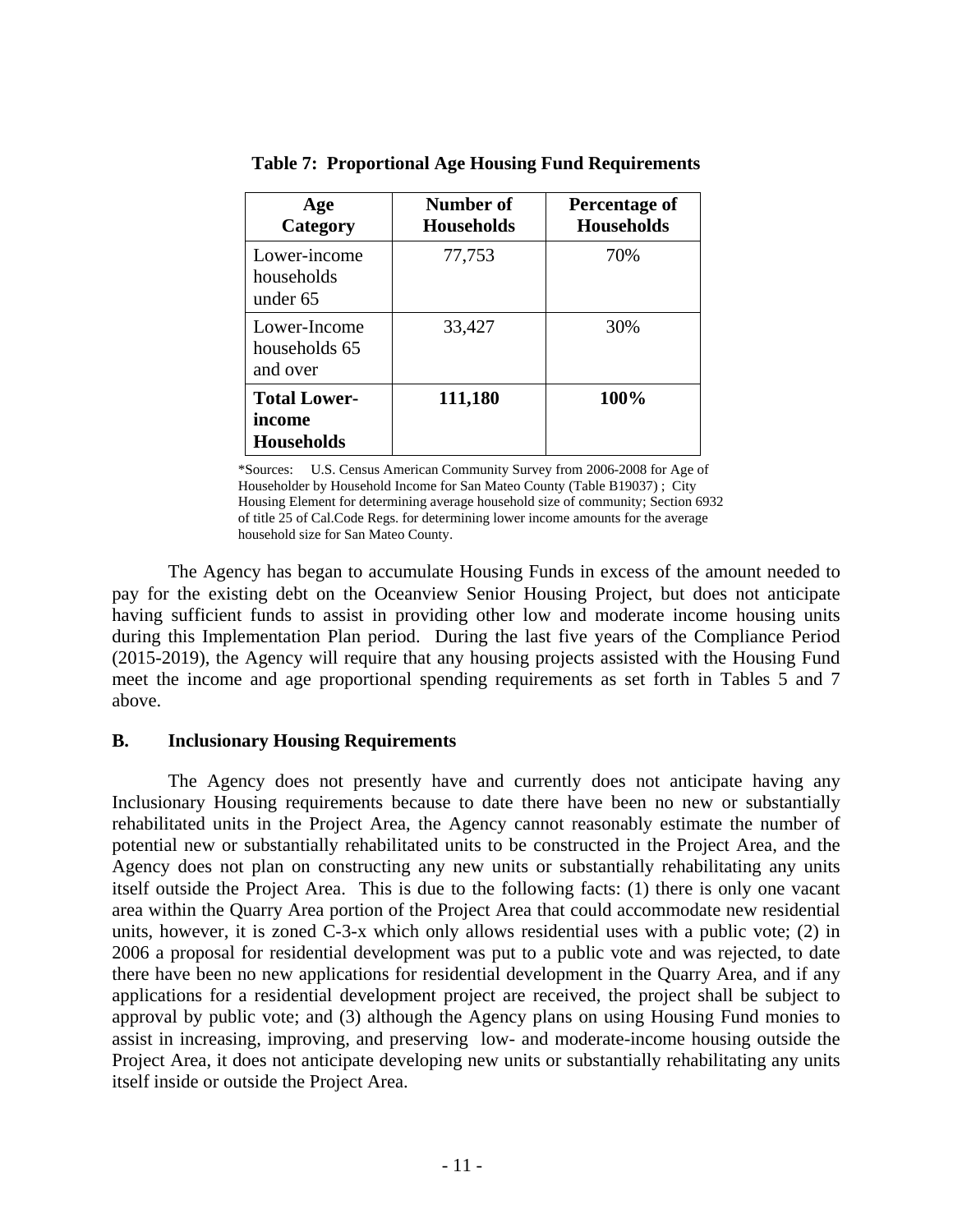<span id="page-14-0"></span>In the event any application for a residential development project within the Quarry Area is received that is approved by public vote, the Agency will require such project to meet the Agency's inclusionary housing requirements as set forth in the CRL.

# **C. Replacement Housing Requirements**

The Agency does not presently have and does not anticipate having any replacement housing requirements because it has not removed and has no intention to remove any low or moderate income dwelling units.